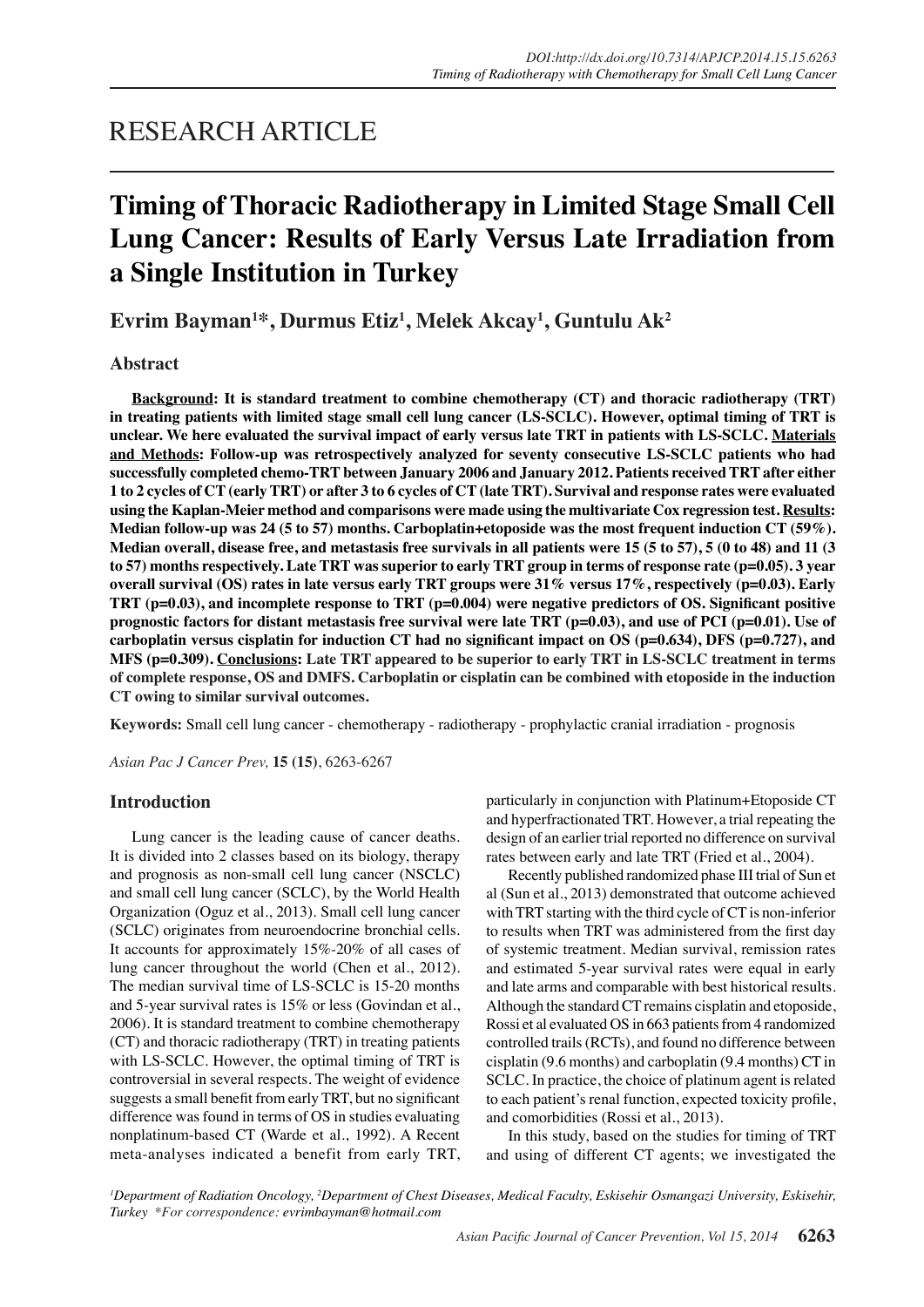#### *Evrim Bayman et al*

prognostic factors affecting survival and disease control, as well as patterns of failure, in LS-SCLC patients treated with early and late TRT.

## **Materials and Methods**

This retrospective review of clinical information was conducted between January 2006 and January 2012 in 70 patients with histopathologically proven LS-SCLC. All patients were re-staged according to the TNM staging system to allow comparison by stage groups. The treatment regimens were as follows: Induction CT, Cisplatin (80mg/ m<sup>2</sup> intravenously (iv), day 1) or Carboplatin (300mg/m<sup>2,</sup> iv, day 1) with Etoposide (300mg/m2 , iv, days 1 to 3) every 21 days; Concurrent CT, Cisplatin (60mg/m<sup>2</sup>, iv, day 1)+Etoposide (100 mg/m2 , iv, days 1 to 3), administered concurrently with RT.

Patients were divided into TRT groups based on the number of induction CT cycles administered prior to TRT (1-2 cycles for early TRT vs 3 to 6 cycles for late TRT). Of 70 patients, 20 (29%) received early TRT, and the remaining 50 patients (71%) received late TRT. All patients were planned using a standardized protocol including 5mm CT slices, and ICRU prescribing, recording and reporting as per ICRU Report 62. The median total TRT dose was 54 (48 to 60) Gy, delivered in 27 (24 to 30) once-daily fractions with a median dose per fraction of 2 (1.8 to 2) Gy. The toxicities from TRT  $(\pm CT)$  were scored according to the Radiation Therapy Oncology Group (RTOG) and Common Toxicity Criteria (CTC) Acute Toxicity Grading Criteria.

PCI was planned for the patients who had radiological evidence of a Complete Response (CR), and no brain metastasis 4-6 weeks after TRT completion. All patients were immobilized using an individual orfit mask. Cranial irradiation was planned using parallel opposed lateral fields, and 30 (24-30) Gy in 15 (12 to 15) once-daily fractions using 6MV photons.

Median follow-up time was 24 (5 to 57) months. Tumor response rate was evaluated radiologically as "Complete (CR), Partial (PR) response, Progressive Disease (PD), and Stable Disease (SD)" using Response Evaluation Criteria in Solid Tumors (RECIST) criteria (Takada et al., 2002).

All statistical analyses were carried out using SPSS (Statistical Package for Social Science Version 16.0 for Windows). Follow-up time was calculated from the date of diagnosis to the date of last contact or death. Overall survival outcomes were calculated from the date of diagnosis. Kaplan-Meier estimation was used to describe disease control, and survival rates, and the association between survival endpoints and patient, tumor and treatment characteristics. The Log Rank test was used to compare factors. Cox regression analysis [Backward Stepwise (Wald) method] was used for multivariate analysis adjusting for age, gender, KPS, biochemical markers (LDH, BUN, creatinine), pathological markers (TTF, synaptophysin, chromogranin), TRT dose, presence of concurrent CT, and PCI. A p value of less than 0.05 was accepted as statistically significance.

## **Results**

#### *Patients*

The ratio of males to females was  $64 (91\%)$  to  $6 (9\%).$ Median age was 58 (35 to 75) years, and median tumor diameter was 5.5 (2 to 10) cm. TNM stage 1-2, 3A, and 3B disease was present in 8 (11%), 42 (60%), and 20 (29%) of patients respectively. Patient and tumor characteristics for patients in the early and late TRT groups are shown at (Table 1).

#### *Treatment findings*

The median number of platinum based induction CT cycles was 4 (range: 1-6). The interval between diagnosis and TRT initiation was more than 90 days in 40 (57%) patients. Carboplatin+Etoposide induction CT was used in 41 (59%) patients, and Cisplatin+Etoposide induction was used in 27 (39%) patients. Total TRT dose was ≥50.4 Gy in 47 (67%) patients. The median duration of TRT was 42 (32 to 62) days. TRT took longer than 40 days in 36 (51%) patients. Concurrent CT was used alongside TRT in 31 (44%) patients. In the late TRT group, 66% of patients did not receive CT concurrently with RT (Chi-Square test, p=0.07). Complete+near complete responses occurred in 55 (79%) patients following induction CT, and partial+stable responses occurred in 15 (21%) patients. Complete response after TRT was observed in 18 (26%) patients. PCI was prescribed in 17 out of 18 patients with radiological CR after a median of 4 months from TRT. Two patients developed brain metastases 9 and 14 months after PCI. The one patient who developed brain metastases after PCI and received palliative cranial irradiation, developed

**Table 1. Patient, Tumour and Treatment Characteristics in Patients Receiving Early and Late TRT in Terms of CT, TRT Dose, Duration, and PCI**

| Characteristics                   |                       | Early TRT*          | Late TRT*  | p value |
|-----------------------------------|-----------------------|---------------------|------------|---------|
|                                   |                       | No. $(\%)$          | No. $(\%)$ |         |
| Gender                            | Male                  | 19 (27)             | 45 (64)    | 0.444   |
|                                   | Female                | 1<br>(1)            | 5(5)       |         |
| Age groups                        | <60                   | 14 (20)             | 32(46)     | 0.426   |
| (years)                           | >60                   | (9)<br>6            | 18 (25)    |         |
| KPS <sup>1</sup>                  | <70                   | 22(31)              | 25(36)     | 0.316   |
|                                   | >70                   | 11(16)              | 12(17)     |         |
| Tumor size                        | $\leq 5$              | (13)<br>9           | 24 (34)    | 0.516   |
| (cm)                              | $>$ 5                 | 11(16)              | 26(37)     |         |
| Tumor volume                      | $\leq 100$            | 11(16)              | 26 (37)    | 0.516   |
| (cc)                              | >100                  | (13)<br>9           | 24 (34)    |         |
| Stage as to $TNM^2$               | $I-II$                | 4(5.5)              | 4(5.5)     |         |
|                                   | <b>IIIA</b>           | 11 (16)             | 31 (44)    | 0.295   |
|                                   | <b>IIIB</b>           | 5<br>(8)            | 15(21)     |         |
| Induction $CT^2$ before $TRT^1$ : |                       |                     |            |         |
|                                   | Carboplatin+Etoposide | 12(17)              | 29 (42)    | 0.674   |
|                                   | Cisplatin+Etoposide   | 8(12)               | 19 (27)    |         |
|                                   | Gemcitabine           | (0)<br>$\mathbf{0}$ | 2(2)       |         |
| TRT1 dose                         | ≤50.4 Gy              | 10(14)              | 13 (19)    |         |
|                                   | $>50.4$ Gy            | 10(14)              | 37 (53)    | 0.051   |
| TRT1 duration time < 40 days      |                       | 9(13)               | 25 (36)    |         |
|                                   | $\geq 40$ days        | 11(15)              | 25(36)     | 0.455   |
| Concurrent CT <sup>2</sup> :      | Yes                   | 14 (20)             | 17(24)     |         |
|                                   | No                    | (9)<br>6            | 33 (47)    | 0.007   |
| $PCI3$ :                          | Yes                   | 4<br>(5)            | 13 (19)    |         |
|                                   | N <sub>0</sub>        | 16 (23)             | 37(53)     | 0.422   |

\*TRT=Thoracic Radiotherapy; +KPS=Karnofsky Performance Status; 2 TNM=Tumor Node Metastasis staging according to AJCC (American Joint Committee on Cancer) Staging Manual;7<sup>th</sup> Edition (2010); <sup>3</sup>CT=Chemotherapy; <sup>4</sup>Prophylactic Cranial Irradiation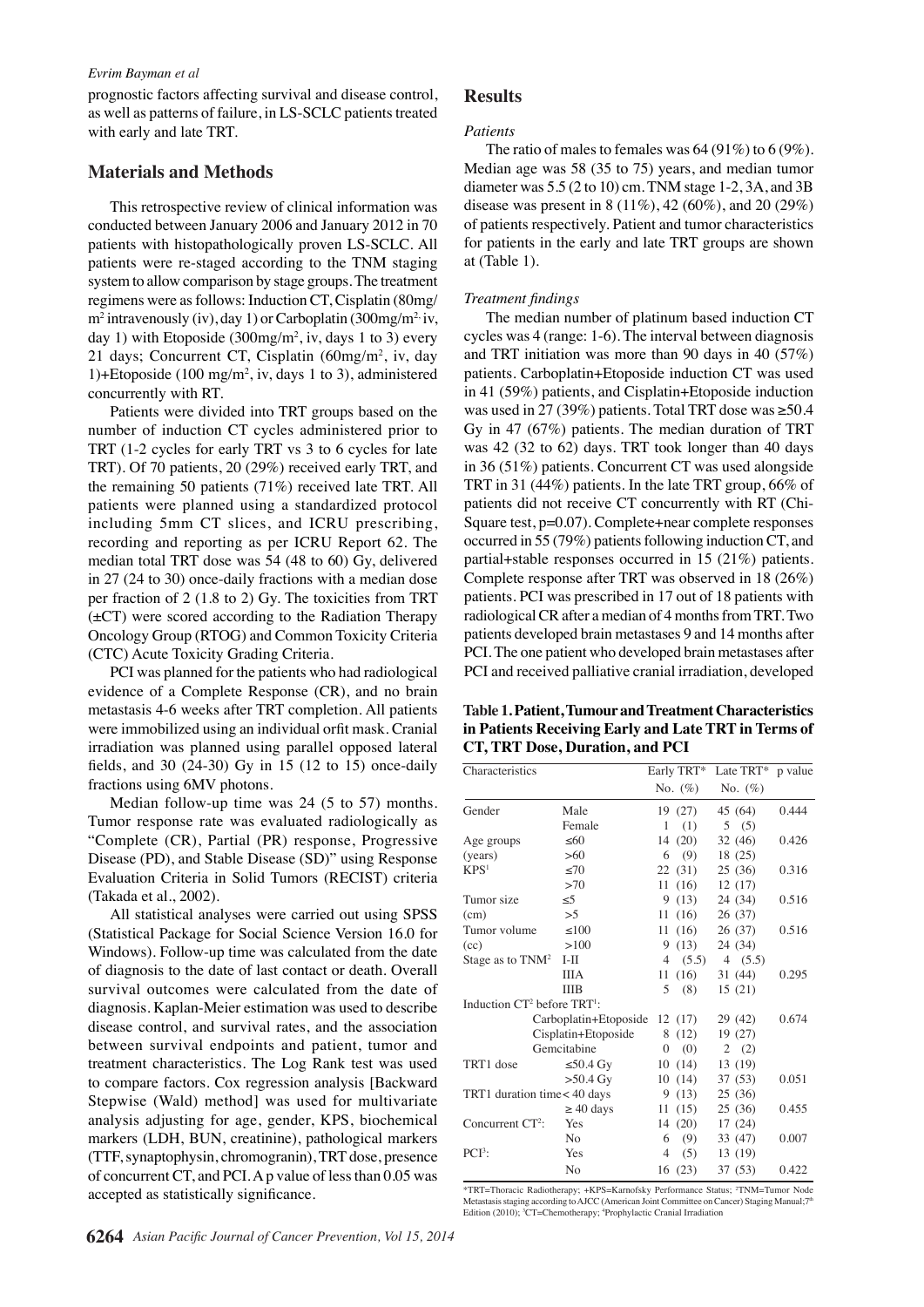| Table 2. Statistically Significant Results from Cox Regression Test Examining Overall (OS), Disease Free (DFS), |  |
|-----------------------------------------------------------------------------------------------------------------|--|
| and Distant Metastasis Free (DMFS) Survival                                                                     |  |

| Author       | Year | No. of<br>patient | No. of<br>$RCTs*$ | End point<br>$OS)$ ** | Results                       | Statistic information                |
|--------------|------|-------------------|-------------------|-----------------------|-------------------------------|--------------------------------------|
| Fried        | 2004 | 1524              |                   | $2$ -year             | Better in Early TRT           | HR1 1.17, 95% CI2 1.02-1.35, p=0.03  |
| De Ruysscher | 2006 | 1514              |                   | 5-year                | Better in Early TRT           | HR 0.64, 95% CI 0.44-0.92, p=0.02    |
|              |      |                   |                   |                       | for platin-based CT           |                                      |
| Huncharek    | 2004 | 1574              | 8                 | $2$ -year             | Better in Early TRT           | HR 1.6, 95% CI 1.29-1.99             |
| De Ruysscher | 2006 | 1056              | 4                 | 5-year                | Better in Early TRT           | HR 0.62, 95% CI 0.49-10.80, p=0.0003 |
| Spiro        | 2006 | 325               | 6                 | <b>OS</b>             | no statistically significance | HR 0.73, 95% CI, 0.62-0.86, p=0.23   |
| Zhao         | 2010 | 1189              | 6                 | $2-3$ -year           | no statistically significance | HR 0.78, 95%CI: 0.55-1.05, p=0.093   |
| De Ruysscher | 2011 | 2304              | 9                 | <b>OS</b>             | no statistically significance | HR 1.00, 95% CI 0.91-1.09, p=0.92    |
| Sun          | 2013 | 222               |                   | <b>OS</b>             | no statistically significance | HR 0.90, 95% CI 0.18-1.62            |
|              |      |                   |                   | $PFS***$              | no statistically significance | HR 1.10, 95% CI 0.37-1.84            |

\*RCTs: Randomised controlled trials; \*\*OS: Overall survival; \*\*\*PFS: Progression free survival; 1HR: Hazard ratio; 2CI: Confidence interval



**Figure 1. Kaplan-Meier Plot Comparing Overall Survival in Early Versus Late TRT Groups** (early TRT=1- 2 Cycles Induction CT Followed by Radiotherapy, Late TRT=3-6 Cyles Induction CT Followed by radiotherapy) (p=0.03)

progressive metastatic brain disease after 20 months.

Treatment characteristics for patients in the early and late TRT groups with regard to CT, TRT dose, duration and PCI are shown at (Table 1).

#### *Response and survival*

After a mean follow-up of 24 (5 to 57) months, 37 (53%) out of 70 patients had died. The overall radiological CR, PR, and SD response rates in all patients were 10%, 69%, and 21% following induction CT, and 26%, 64%, and 10% following TRT, respectively. Fifteen patients (21% of the total population) who demonstrated a PR or SD following induction CT achieved a CR following concurrent CT+TRT. Overall survival and disease-free survival are depicted in (Figures 1 and 2). Median OS, DFS and MFS in all patients were 15 months (95% CI, 5 to 57 months), 5 months (95% CI, 0 to 48 months) and 11 months (95% CI, 3 to 57 months), respectively. Late TRT was superior to early TRT in terms of the response rate with response rates (CR/PR) of 92% (late TRT) versus 85% (early TRT). One, 2, and 3 year OS rates in the late TRT group were 80%, 40%, and 31%, and in early TRT group were  $64\%$ ,  $17\%$  and  $17\%$  respectively (p=0.03). Early TRT ( $p=0.03$ ), and partial response to TRT ( $p=0.04$ ) were identified as negative predictors of OS (Figure 1). Failure to receive concurrent  $CT$  ( $p=0.05$ ), and the absence of PCI (p=0.001) impacted negatively on DFS. A partial response to TRT (p=0.006), and the absence of PCI (p=0.01) also impacted negatively on MFS. There were no significant differences between Carboplatin and Cisplatin induction CT in terms of OS ( $p=0.634$ ), DFS ( $p=0.727$ ),



**Figure 2. Kaplan-Meier Plot Comparing Overall Survival in Carboplatin Versus Cisplatin for Induction Chemotherapy (p=0.634)**

and MFS (p=0.309) (Figure 2). Age, gender, biochemical markers (LDH, BUN, creatinine), pathological markers (TTF, synaptophysin, chromogranin), and total dose and length of TRT did not have statistically significant effects.

Cox regression analysis using the Backward Stepwise (Wald) method revealed that age and response to TRT response were significant predictors of OS (p=0.001, χ2 =15.110, df=2). Hazard ratios were 2.712 (1.079-6.820 CI%95, p=0.034) for patients older than 60 years, and 0.203 (0.08-0.514 CI%95, p=0.001) for patients with complete response after TRT.

Amongst patients who received late TRT, a complete response following TRT (p=0.01), and the use of PCI  $(p=0.05)$  had statistically significant positive effects on DMFS.

#### *Patterns of relapse*

Complete responses were observed in 18 (27%) patients. Nine of these patients died because of relapsed disease [5 distant metastasis (2 bone, 1 brain, 1 liver, 1 brain-liver+bone), 2 locoregional, and 2 locoregional+distant]. In patients wiht incomplete response to TRT, locoregional+distant failure occured in 2 (4%) and 17 (37%) patients respectively.

#### **Discussion**

SCLC is considered distinct from other lung cancers because of their clinical and biologic characteristics. SCLC exhibits aggressive behavior, with rapid growth, early distant metastasis. Although SCLC has a relatively good response to CT as well as TRT, relapse and progression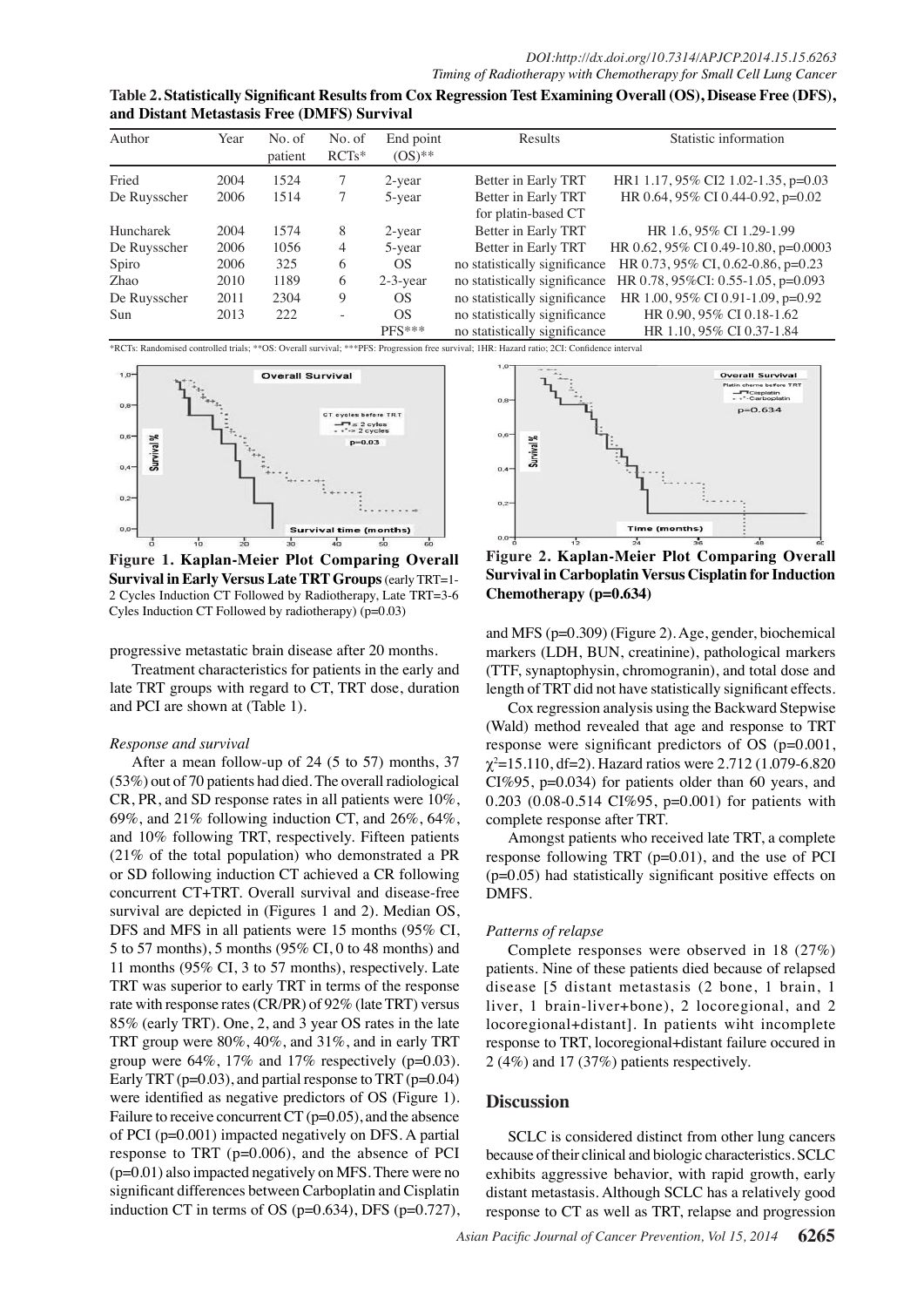#### *Evrim Bayman et al*

may occur quickly, and the 5-year survival is 2% to 10% (Chao et al., 2012; Chen at al., 2012; Zhao et al., 2012). Drug resistance is one of the most important reason for failure of SCLC treatment (Chen et al., 2012). Therefore, understanding of the molecular and biological mechanisms of SCLC would contribute to the development of new treatments (Zhao et al., 2012).

Improved long-term survival has been observed through combined modality therapy in LS-SCLC (Turrisi et al., 1999). The optimal timing of TRT, doses and fractionation schedules are currently debated (Takada et al., 2002; Erridge and Murray, 2003; Fried et al., 2004; Yee et al., 2010). Many studies have compared different TRT timing strategies, and have reported contrasting results. Despite some evidence of a significant OS benefit from the addition of TRT, the optimal timing of TRT has not yet been defined. The definitions of early and late TRT are slightly different between trials, but one common description of early TRT is the initiation of radiotherapy within 30 days of the start of CT (Spiro et al., 2006). Murray et al. (1993) demonstrated the statistical superiority of early TRT in terms of DFS (p=0.036), and OS (p=0.008).

In three meta-analyses, early TRT has been assessed in the setting of platinum-based induction therapy (Fried et al., 2004; Huncharek and McGarry, 2004; De Ruysscher et al., 2006). Fried et al's meta-analysis which included 1524 patients from seven RCTs, demonsatrted an OS benefit from early TRT at 2 years (p=0.03), particularly in conjunction with Platin+Etoposide CT and hyperfractionated TRT (Fried et al., 2004). However, by 3 years, the OS benefit was lost, Fried et al. (2004) reported no significant difference in OS from early or late TRT at 3-years (p=0.2). In Huncharek et al. (2004) meta-analysis, the timing of TRT was evaluated in over 1500 patients from eight RCTs, and superiority of early versus late TRT was demonstrated, especially at 3rd years after completion of treatment.

By contrast, some studies have not shown a survival advantage with early TRT, and 2- and 5-years OS and local tumor control rates have been shown not to be significantly different between early and late TRT (Zhao et al., 2010; De Ruysscher et al., 2011). Even though De Ruysscher et al's meta-analysis in 2006 demonstrated that 5-year survival rates were better for trials with concurrent cisplatin-based chemoradiotherapy (p=0.003), no statistically significant differences between early and late TRT were observed in the group's later meta-analysis in 2011 (p=0.92) (De Ruysscher et al., 2011). In Zhao et al. (2010) s meta-analysis, 1189 patients from six trials were included and 587 patients with LS-SCLC were evaluated. Overall survival at 2/3 years was not significantly different between early and late TRT (p=0.09) (Zhao et al., 2010). Although no OS benefit was seen with early TRT in the meta-anlyses by De Ruysscher et al and Zhao et al. (2010) significant benefits in favor of early TRT have previously been demonstarted in patients receving platinum-based CT and hyperfractionated TRT (Fried et al., 2004). Rossi et al have criticised the design of some earlier meta-analyses in terms of methodology, statistical analysis, and usage of different CT regimens with TRT

**Table 2. Results of Different Studies from the Literature Based on Comparison of Early and Late TRT in Terms of Overall Survival and Progression Free Survival** 

| Author, Year            | No.<br>patients RCTs |   | No. End point Results<br>(OS) | <b>Better</b>       | p-value    |
|-------------------------|----------------------|---|-------------------------------|---------------------|------------|
| <b>Fried, 2004</b>      | 1524                 | 7 | $2$ -year                     | Early               | $p=0.03$   |
| De Ruysscher, 2006 1514 |                      | 7 | 5-year                        | Early               | $p=0.02$   |
|                         |                      |   |                               | for platin-based CT |            |
| Huncharek, 2004         | 1574                 | 8 | $2$ -year                     | Early               | $p=0.01$   |
| De Ruysscher, 2006 1056 |                      | 4 | 5-year                        | Early               | $p=0.0003$ |
| Spiro, 2006             | 325                  | 6 | OS                            | <b>NS</b>           |            |
| Zhao, 2010              | 1189                 | 6 | $2-3$ -year                   | <b>NS</b>           |            |
| De Ruysscher, 2011      | 2304                 | 9 | OS                            | <b>NS</b>           |            |
| Sun, 2013               | 222.                 |   | OS                            | <b>NS</b>           |            |
| Sun, 2013               | 222.                 |   | <b>PFS</b>                    | <b>NS</b>           |            |

RCTs, Randomised controlled trials; OS, Overall survival; PFS, Progression free survival; NS, not significant

(platin- versus nonplatin-based). In addtion, differences in the radiotherapy techniques and fractionation schedules that have been employed in some RCTs have also been a cause for concern (Rossi et al., 2012). When platinumbased chemotherapy is used concurrently with TRT, 2- and 5-year survival rates have been shown to favour of early TRT. Also in Sun et al. (2013) phase III trial 222 LS-SCLC patients were evaluated, and they showed that, TRT starting in the third cycle of chemotherapy had noninferiority to early TRT. Response rates, OS, and PFS were comparerable in both arms (Sun et al., 2013). Results of different studies on early vs late TRT were shown at (Table 2).

Cisplatin+Etoposide is considered the standard regimen for CT in LS-SCLC. Although carboplatin is less well established for induction or concurrent CT, this agent is often used in place of Cisplatin in SCLC patients with renal dysfunction. Many studies did not show a difference between Cisplatin and Carboplatin. Rossi et al evaluated 4 randomized trials, and found no significant difference in survival between agents (Rossi et al., 2012). Similarly, on multivariate analysis, there was no significance in OS between cisplatin (9.6 months) and carboplatin (9.4 months) use (De Ruysscher et al., 2011). Karam's et al also found no significant differences between carboplatin and cisplatin in terms of median OS (23 versus 18 months,  $p=0.10$ ), and loco-regional control at 1 year (81% versus 68%, p=0.97) (Karam et al., 2013).

In our centre, Cisplatin or Carboplatin in combination with Etoposide is administrated to SCLC patients for induction CT by the Chest Diseases department. Carboplatin-based CT is generally reserved for patients with renal dysfunction. Concurrent chemo-TRT is administrated by the Radiation Oncology clinic using Cisplatin+Etoposide in selected fit patients. In our study, Carboplatin-based CT was used in 41 patients (59%) for induction, and concurrent CT was used in 31 patients (44%). Completion of TRT took longer than 40 days in 36 (51%) patients. Late TRT resulted in better OS compared to early TRT with 1, 2, and 3 years OS of 80%, 40%, and 31% versus 64%, 17% and 17% (p=0.03). This could be because patients who were referred for early TRT were those who suffered from inadequate clinical response to induction CT, those who had poor performance